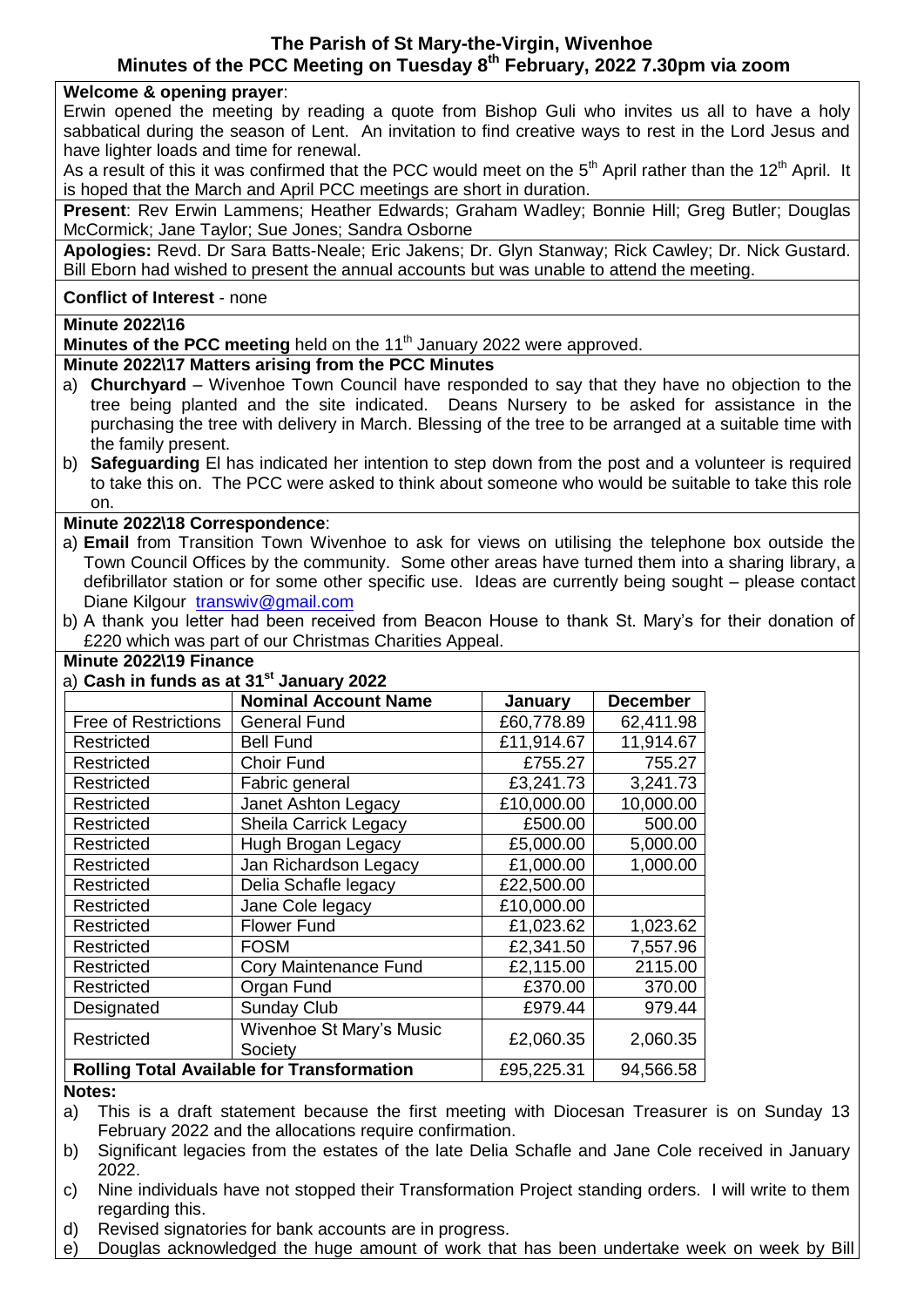Vivien.

f) Douglas receives at least nine items per day and he wished to alert people that that everything will be dealt with during weekends due to his work commitments. If something is urgent please send a text to his mobile.

## **Annual Accounts for 2021**

The draft accounts were put before the PCC for their approval before moving on to the Independent Examiners. The 2021 Accounts had been sent to the PCC seven days before the meeting. Douglas stated that he and Bill were content with all the figures

The acceptance of the accounts was proposed by Douglas McCormick and seconded by Greg Butler and unanimously agreed by those present. The accepted accounts would now be submitted to Peyton Tyler Mears for independent examination.

#### **Minute 2022\20 The Transformation Project & related matters** – Douglas McCormick

- a) **Snagging List –** Bakers are attending the church on Monday14th February to discuss requirements and a settlement has been agreed which is equitable.
- b) **Wall and railings** to East Street underway
- c) **Quote for path** around Annexe requested from Bakers.
- d) **Floodlights in churchyard** to have plates fitted to blank sides and reduce light pollution.
- e) **Repositioning of light switch** to annexe toilet in hand
- f) **Replacement of damaged stainless steel counter** and splash backs in annexe kitchen in hand.

## g) **Redecoration**

There is insufficient money at the moment to undertake this project.

h) **Fire Alarm in the nave** 

This will be split from the redecoration and implemented as soon as possible.

i) **Choir Vestry** – volunteers are needed to assist with clearing on **Saturday 12th March.** Please contact Bonnie if you are able to assist. The floor needs to be replaced.

## j) **Live Streaming**

Awaiting DAC visit on 14 Feb to look at fixing locations for live streaming kit and also for extended fire alarm kit. Permissions for both dependant on favourable outcome.

## k) **Tower hand rail**

As instructed Bonnie had contacted Simon Marks to tell him that he was no longer required as we were just going ahead with the hand rail and not the steps. An invoice has been received from Simon Marks for the advice that had been received.

However, Douglas now believes that an architect is required and will discuss this with the DAC person coming to St. Marys on the  $14<sup>th</sup>$  February who is also an architect and may be able to assist.

## l) **Stained Glass Window** – Graham Wadley

The ten panels for the window are now complete and have been delivered from Andy Brooke's workshop in Dumfries to James Dodds' studio in Wivenhoe.

The installation of the window is now being planned with James Dodds and glaziers. Graham spoke about the framework in the annexe and the additions that are required. The Diocesan Stained Glass Window Adviser will be coming with people from Pleshey Forge to take a look and hopefully assist in taking this further. Advice has also been received from others. It is hoped that by April the installation will be ready. In December £5000 was received from James Dodds which will facilitate the cost of installation. Douglas thanked Graham for all of his hard work.

- m) **Notice Board –** Sue Jones Karl Douzier had agreed to undertake the necessary repair work and as a result the board will be removed and taken away for at least a week. The woodwork will be renovated and repainted and the perspex will be replaced. Erwin is hopeful that a solar light could be fitted inside so that those wishing to read the information during the hours of darkness are able to do so. Enquires are being made regarding that element.
- n) **Making use of the new facilities** Erwin Lammens

A new youth group if being organised for six sessions initially and this will start in May.

## **Minute 2022\21 Mission & Ministry Partnership** - Erwin Lammens

The **pastoral teams** from the churches in the MMP, coordinated by Ros Canham, are planning to meet in February and the next pastoral event will take place in the spring. Date and venue TBC.

The **Key to Life project** that was discussed and approved at a PCC meeting in 2019 and planned for 2020 has been postponed for nearly two years. But now it seems that we will be able to go ahead. The lorry is booked from 7 until 18 March for the 11 schools of the MMP. Three days have been reserved for the Wivenhoe schools. The project costs £2100. A grant of £1000 and a donation of £1000 means that only £100 will have to be covered by the churches. It is offered for free to the schools and the project uses the schools' RE curriculum. Broomgrove Junior School has already replied that they will take part and Millfields have now said they wish to be involved.

For more info: <https://www.countiesuk.org/schools-work/key-to-life>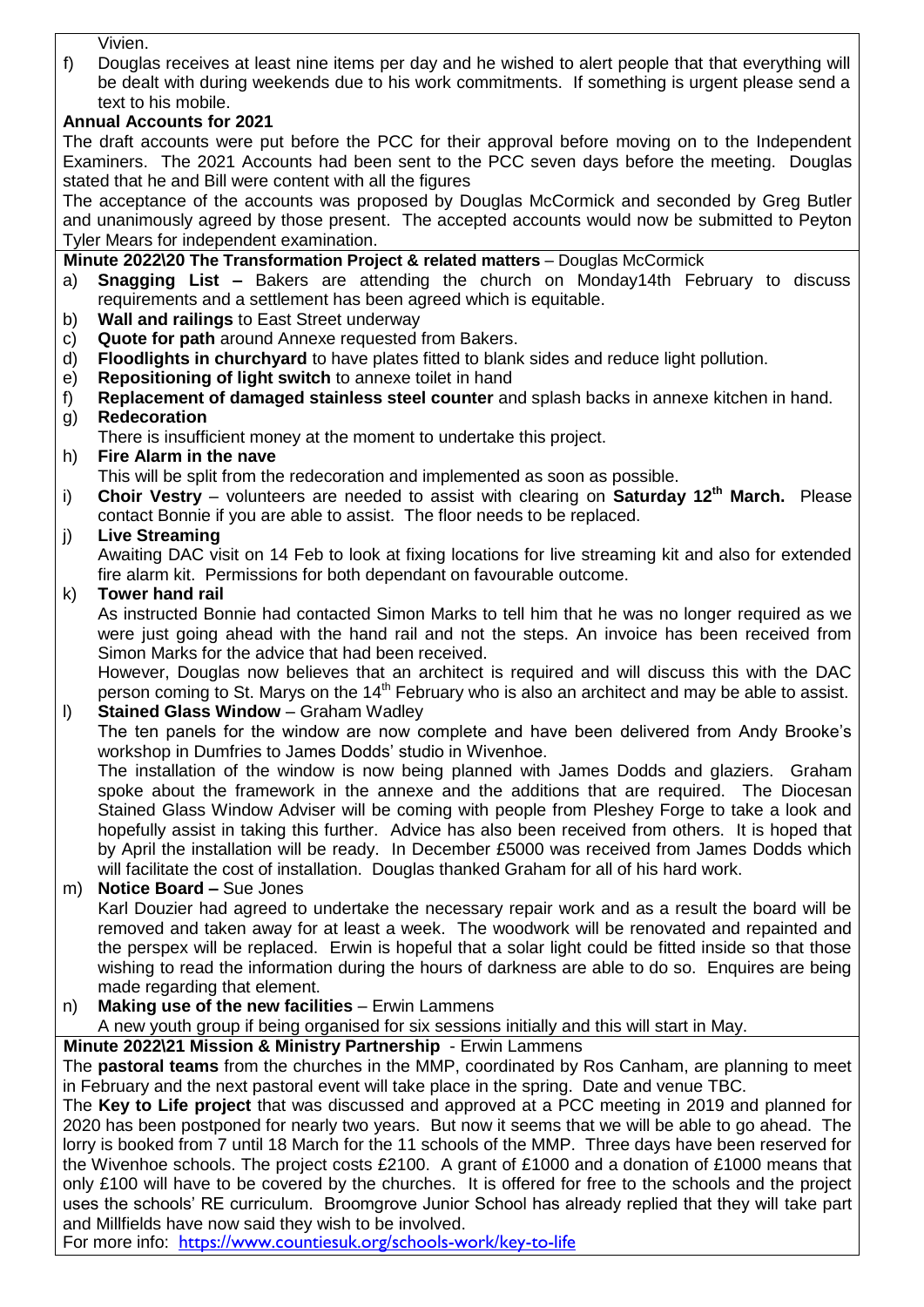Clergy, licensed ministers and ordinands continue to meet every first Tuesday of the month for **Morning prayer**.

#### **Minute 2022\22 Adult & Childrens Ministry -** Erwin Lammens **Children's ministry**

Sunday Club has resumed after the Christmas break and numbers remain very good.

Mothering Sunday and Easter Workshops will be organised by the All Together team and the Sunday Club leaders.

There are plans for a try out for Youth ministry in six fortnightly sessions from May until the end of July. **Adult Ministry**

Helena Hughes has started the second series of Bible study. The topic is the book of the prophet Isaiah from chapter 40.

The Lectio Divina group continues to meet monthly on the last Wednesday of the month.

The Bible study led by Glyn Stanway is hibernating and hopes to resume after the pandemic.

Two people have applied to be confirmed. We are now encouraged to organise confirmation with all churches in the MMP. The next confirmation will be at St John's church on Sunday 27 November in the late afternoon. Preparation will take place in October and November. Let us hope that more people may come forward.

**Minute 2022\23 Safeguarding** [safeguardingstmaryswiv@gmail.com](mailto:safeguardingstmaryswiv@gmail.com)

**Training link** for online training is<https://safeguardingtraining.cofeportal.org/> and the parish reference code is 20.23. The training needed by PCC members is the basic awareness level. The link is given below

[https://www.chelmsford.anglican.org/online-](https://www.chelmsford.anglican.org/online-training#Online%20Church%20of%20England%20Safeguarding%20Training)

[training#Online%20Church%20of%20England%20Safeguarding%20Training](https://www.chelmsford.anglican.org/online-training#Online%20Church%20of%20England%20Safeguarding%20Training)

**Minute 2022\24 Health & Safety** – James Peters

Nothing to report.

**Minute 2022\25 To receive reports** and take questions on the reports from the following committees.

a) **Fundraising Committee** – Bonnie Hill

The team met on  $3<sup>rd</sup>$  February to discuss future events and to go forward with planning. An A5 leaflet was sent out in Tidings to ask that the Jubilee Market date be put in diaries  $-$  Saturday  $4<sup>th</sup>$ June 2022. Invitation letters have been sent out to past stall holders with an application form for both the Jubilee and December markets. Unfortunately the Mad Hatters Tea Party will not go ahead due to difficulties of various kinds. This may be attempted again at some point.

# b) **Catering** – Mary Jakens

The first event to be covered during 2022 will be the quiz on 26th February. Lots of cake will be made for the teams to enjoy during the coffee break.

- c) **Worship Group** Graham Wadley There have not been any changes since the comprehensive report last month and the WG has not met since.
- d) **Colchester Deanery** Heather Edwards no report
- e) **Wivenhoe Churches Together** no report
- f) **FOSM** Bill & Vivien Eborn Nothing to report except that the annual stock take has been completed.
- g) **Pastoral Visitors** Deirdre Gill no report
- h) **Administration** Lynne Horner nothing to report
- i) **Spirituality Steering Group** Janet Driver
- j) **Church Bookings** schedule attached to agenda email
- k) **Bellringers** Heather Edwards
- l) **Electoral roll** Vivien Eborn no change

**Minute 2022\26 – Community –** Peter Hill Chairman of the following groups

## a) **Wivenhoe Friendly Club**

Having temporarily suspended the Friendly Club from 16<sup>th</sup> December because of the surge in Omicron, we resumed meetings on the 3<sup>rd</sup> February. Everyone seemed really pleased to be back.

## b) **St Mary's Music Society**

The Society have instructed the St Mary's Treasurer to transfer £1,014.53 from our ledger account to the Transformation Appeal account, being the profit made from our two concerts which we held in 2021. This leaves £1,000 as a balance in the account to cover any losses we might make this year plus a small sum which is owed to the PRS as a performing rights fee payable as a result of the Wivenhoe Orchestra concert last November. In the future, surpluses will be given to the Fabric Fund now that the Appeal has finished.

We hope to be able to organise 6 concerts this year. These will hopefully appeal to a wide variety of people. It will include a jazz concert which proved very popular in 2018. The sea shanty groups want to come back and Peter is talking to them right now about an event in September. The Wivenhoe Orchestra are already booked for a concert on 18<sup>th</sup> November. Peter is waiting to hear from 4